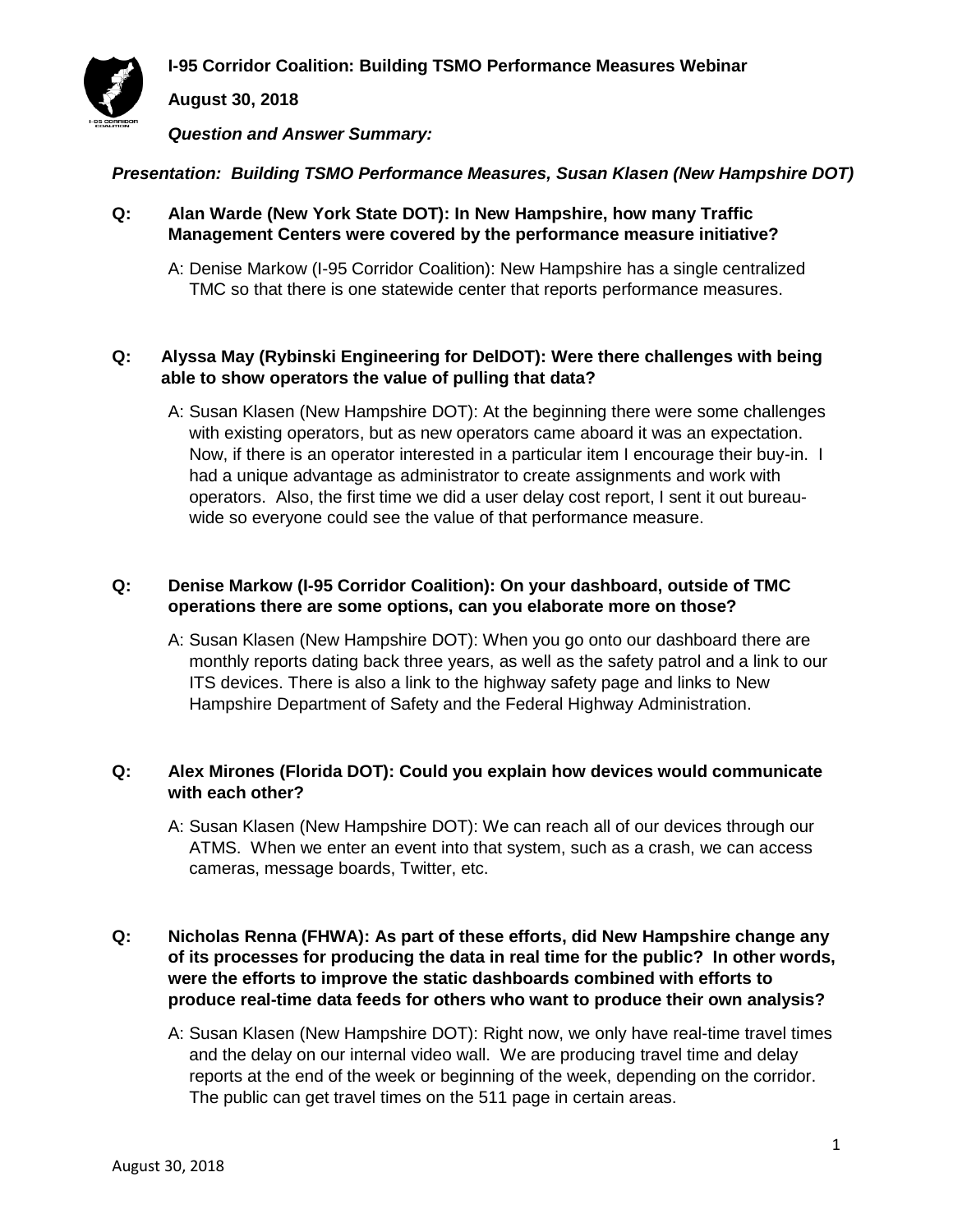



**August 30, 2018**

*Question and Answer Summary:*

# **Q: Michael Juliano (New Jersey DOT): As your operators were doing an analyst role, how many operators did you have working on a daily basis and what ATMS software are you using?**

A: Susan Klasen (New Hampshire DOT): The number of operators varies, but we try to keep at least two and generally we staff two to four persons. They don't do analysis, but they pull data from logs and place them in spreadsheets. Typically, from 11 a.m. to 1 p.m. if there were no major traffic events, they put more data into spreadsheets. There is also time during the night hours to enter data, but we are never sure what a shift could bring. Operators would work incrementally to make the due date.

The ATMS software that we are using was developed by Southwest Research Institute called the New England Compass and operates in Maine, New Hampshire, and Vermont.

# **Q: Michael Juliano (New Jersey DOT): How many linear miles of roadway were the operators watching?**

A: Susan Klasen (New Hampshire DOT): Cameras are just on the interstate system and they are not full coverage. Operators monitor all roads in New Hampshire (about 9600 mi) but cameras are looking at the interstate.

# *Presentation: Measuring ODOT's Performance, John MacAdam (Ohio DOT)*

## **Q: Denise Markow (I-95 Corridor Coalition): Is this dashboard internal-only or public facing?**

A: John MacAdam (Ohio DOT): The Snow & Ice Dashboard has been internal for four or five years, but there are plans to make it public facing before the next winter.

## **Q: Alan Warde (New York State DOT): Is the Safety Patrol part of Ohio DOT or is it a separate agency?**

A: John MacAdam (Ohio DOT): This service is contracted out.

# **Q: Catherine Johnson (AECOM for Georgia DOT): In what other ways does ODOT utilize RITIS for performance measures?**

A: John MacAdam (Ohio DOT): We use the RITIS for many performance measures, ad hoc studies, and trend maps. All of the reports that were presented typically start with us working in RITIS.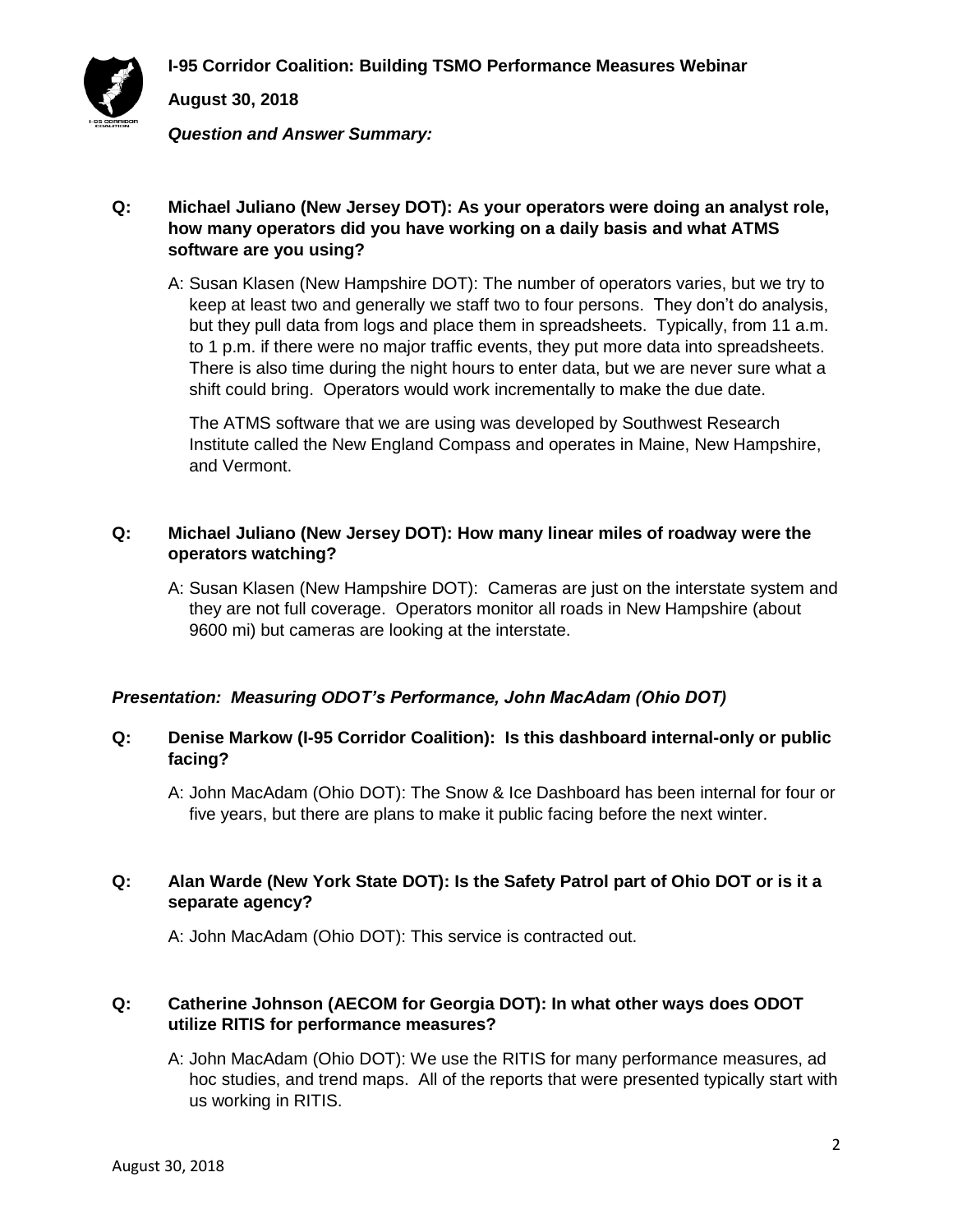

**August 30, 2018**

*Question and Answer Summary:*

## **Q: Kawkeb Said (Virginia DOT): How uniform are your districts? Urban vs. rural, high traffic demand vs. low demand?**

A: John MacAdam (Ohio DOT): Urban areas have fairly homogenous traffic patterns. Columbus, Cleveland, and Cincinnati have similar traffic patterns, but they are not the same. Rural areas are very rural, but Ohio DOT takes Snow & Ice performance very seriously no matter what area you live in. Recovering snow and ice is a top priority for the department.

# **Q: Mark Metil (Gannett Fleming for PennDOT): How do you define when a snow event starts and when it ends?**

A: John MacAdam (Ohio DOT): Snow events begin when a certain percentage of the county routes experience a slowdown (10 MPH slower than normal) in combination with 40% percent of RWIS stations in the county detect winter weather precipitation. When less than 40% of RWIS stations detect snow, we consider it the end of the snow event. (NOTE: ODOT's one-page handout on Snow and Ice definitions is available on the Coalition website with this meeting information).

## *Questions for All Presenters*

# **Q: Eric Hill (MetroPlan Orlando): To all the presenters, how are these performance measures being shared and used in MPO TSMO programs?**

- A: John MacAdam (Ohio DOT): We share the data with MPOs most of the data sources we use are of value to our MPOs.
- A: Susan Klasen (New Hampshire DOT): We also share data with MPOs and meet with them to look at specific performance measures along their corridors of interest.
- **Q: Peter Rafferty (Gannett Fleming): We've heard about counting/reporting primarily just activity, output, etc., but these generally fail the "If we measure this, what will you do with it?" test. What are you working on or advise us toward prioritizing goals and improving focus on results measures that really drive performance improvement?** 
	- A: John MacAdam (Ohio DOT): We are developing the Toast tool in order to bring all these measures together and then compare routes. Once we can compare routes, we can determine expected benefits. If we implement a TSMO strategy, because the data signals a problem, we can determine an expected benefit and determine the benefit cost to fund the project.